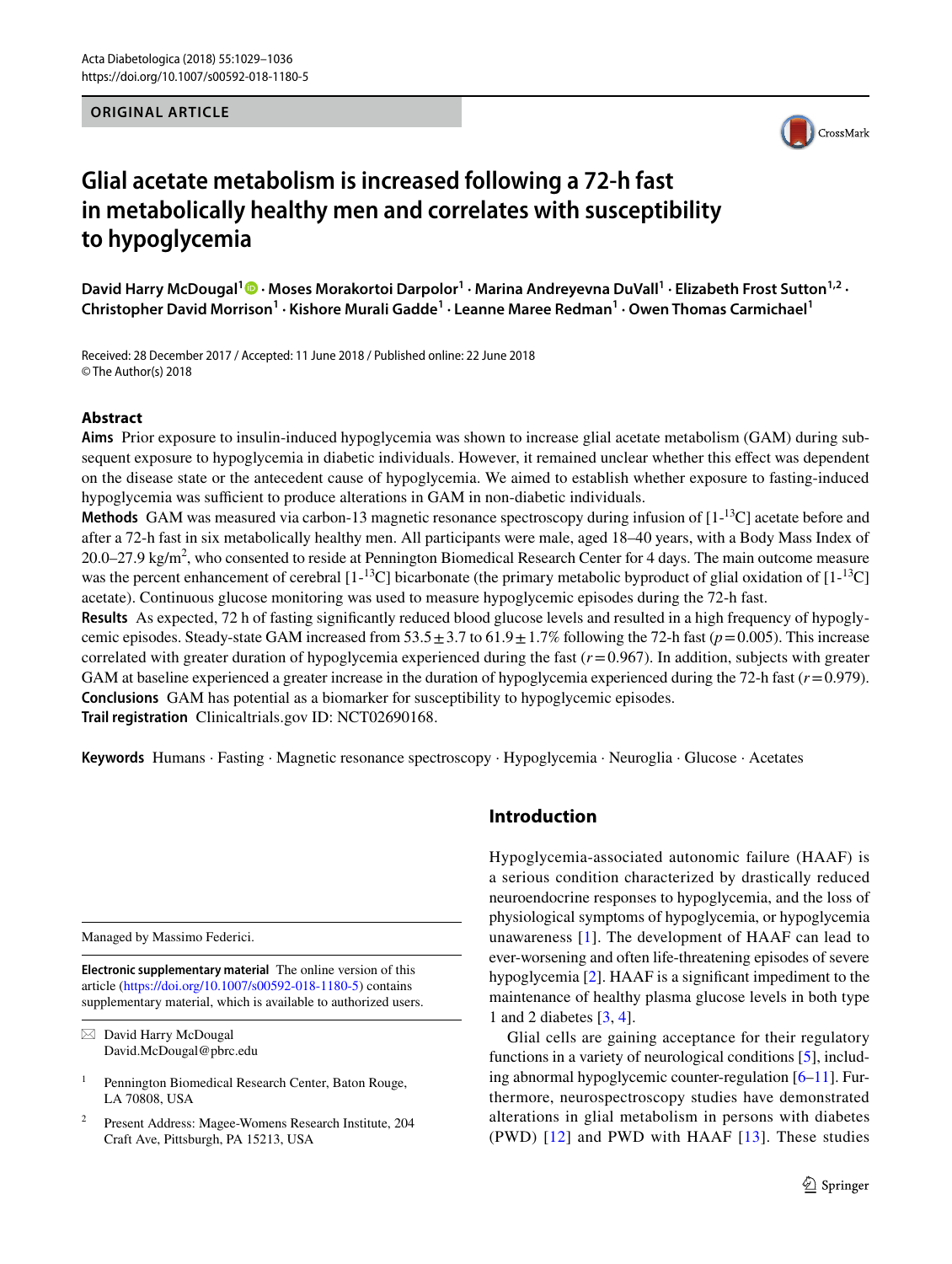assessed glial metabolism using carbon-13 magnetic resonance spectroscopy  $(^{13}C$  MRS) combined with the infusion of 13C acetate (a monocarboxylate preferentially metabolized by glial cells) [[14,](#page-6-9) [15](#page-6-10)]. Using this technique, Mason et al. [\[12](#page-6-7)] determined that glial acetate metabolism (GAM) during a hypoglycemic clamp was greater in PWDs than it was in controls. This was reflected by an increase in both the cerebral transport and acetate oxidation in diabetic subjects during hypoglycemia, yet these differences could not be directly attributed to the diabetic state per se. This is because the PWDs in this study displayed significantly reduced plasma levels of counter-regulatory hormones during the hypoglycemic clamp, indicating a high prevalence of HAAF in these subjects.

In a subsequent investigation by Gulanski et al. [[13\]](#page-6-8) GAM was assessed in PWDs with and without HAAF during a hypoglycemic clamp. GAM was greater in PWDs with HAAF than in those without HAAF and the non-diabetic control groups [[13\]](#page-6-8). GAM was not different between PWDs without HAAF and controls. The authors suggest that in response to recurrent exposure to low glucose availability, individuals with HAAF may adapt by increasing their utilization of alternative fuels, such as acetate. Together, these results suggest that prior exposure to insulin-induced hypoglycemia in the diabetic disease state is associated with elevated GAM, but that diabetes itself is not sufficient to increase GAM.

Although consensus exists that HAAF is associated with abnormal GAM, it is unclear if hypoglycemia, independent of diabetes, can alter GAM. Furthermore, it is not understood if alterations in GAM are driven by exposure to hypoglycemia directly, as opposed to indirectly through treatment-induced hyperinsulinemia (the underlying antecedent of HAAF). The current study in metabolically healthy male subjects was, therefore, undertaken to understand these issues by using prolonged fasting as an alternative antecedent to hypoglycemia. A 72-h fast is known to produce moderate-to-severe hypoglycemia [\[16](#page-6-11), [17\]](#page-6-12) as well as hypoinsulinemia [\[16](#page-6-11), [18,](#page-6-13) [19](#page-6-14)]. We hypothesized that in non-diabetic subjects exposed to a 72-h fast, hypoglycemia will induce increased GAM and any observed increase in GAM will be related to the magnitude of the hypoglycemia experienced during the fast.

## **Materials and methods**

## **Subjects**

similar study [[13\]](#page-6-8) estimated that a sample size of 6 would provide adequate statistical power (0.85) for our primary outcome variable. Due to known gender differences in the counter-regulatory response to hypoglycemia [\[18](#page-6-13), [20,](#page-6-15) [21](#page-6-16)], study enrollment was limited to males 18–40 years old with a Body Mass Index (BMI) between 20.0 and 27.9 kg/m<sup>2</sup>, who were willing to reside on the inpatient unit for 4 days. Subjects were excluded for prior diagnosis of type 1 or 2 diabetes mellitus, fasting glucose  $\geq 110$  mg/dL, hyperketonuria  $(\geq 15 \text{ mg/dL})$ , contraindication to MRI, current use of prescription medications, history of or current eating disorder, history of obsessive compulsive disorder, contraindication to prolonged fasting, and consumption of  $\geq 10$  alcoholic drinks per week.

#### **Study design**

The study was conducted over 6 months from 11/2016 to 04/2017. A graphical representation of the study design is presented in Figure S1. Recruited subjects were evaluated for eligibility at a single screening visit. Eligible subjects were then scheduled for a 4-day  $({\sim} 80 \text{ h})$  inpatient stay. Subjects arrived at the inpatient unit in the morning after a 10-h overnight fast (day 0) and weight, vital signs and body composition (Lunar iDXA whole-body scanner, General Electric; Milwaukee, WI, USA) were measured. GAM was then measured via  $^{13}$ C MRS, after which subjects were fed and began a  $\approx$  75-h fast when only water could be consumed ad libitum. Continuous glucose monitoring (CGM) was utilized for the duration of the 72-h fast and CGM glucose levels were recorded every 5 min. At 72 h, measurement of GAM was repeated.

#### **Clinical chemistry**

Plasma or serum levels of blood glucose (BG), betahydroxybutyrate (BHB), free fatty acids (FFA), glucagon, insulin, epinephrine and norepinephrine levels were measured by the Pennington Biomedical Clinical Chemistry Core. See supplementary materials for further details of the specific methods used.

#### <span id="page-1-0"></span>**GAM**

Glial acetate metabolism was determined via MRS performed on a GE 3T Signa HDxt magnet (GE Healthcare, Milwaukee, WI, USA) with a single loop (8-cm diameter) radiofrequency (rf) coil (Doty Scientific Inc., Columbia, SC, USA). The 8-cm rf coil was tuned and matched to  $^{13}$ C resonance frequency at 3 T, and pulse sequence calibrations were implemented on a 2-mM sodium  $[1 - {}^{13}C]$  acetate phantom and a 1.76-mM sodium  $[1 - {}^{13}C]$ bicarbonate phantom. Each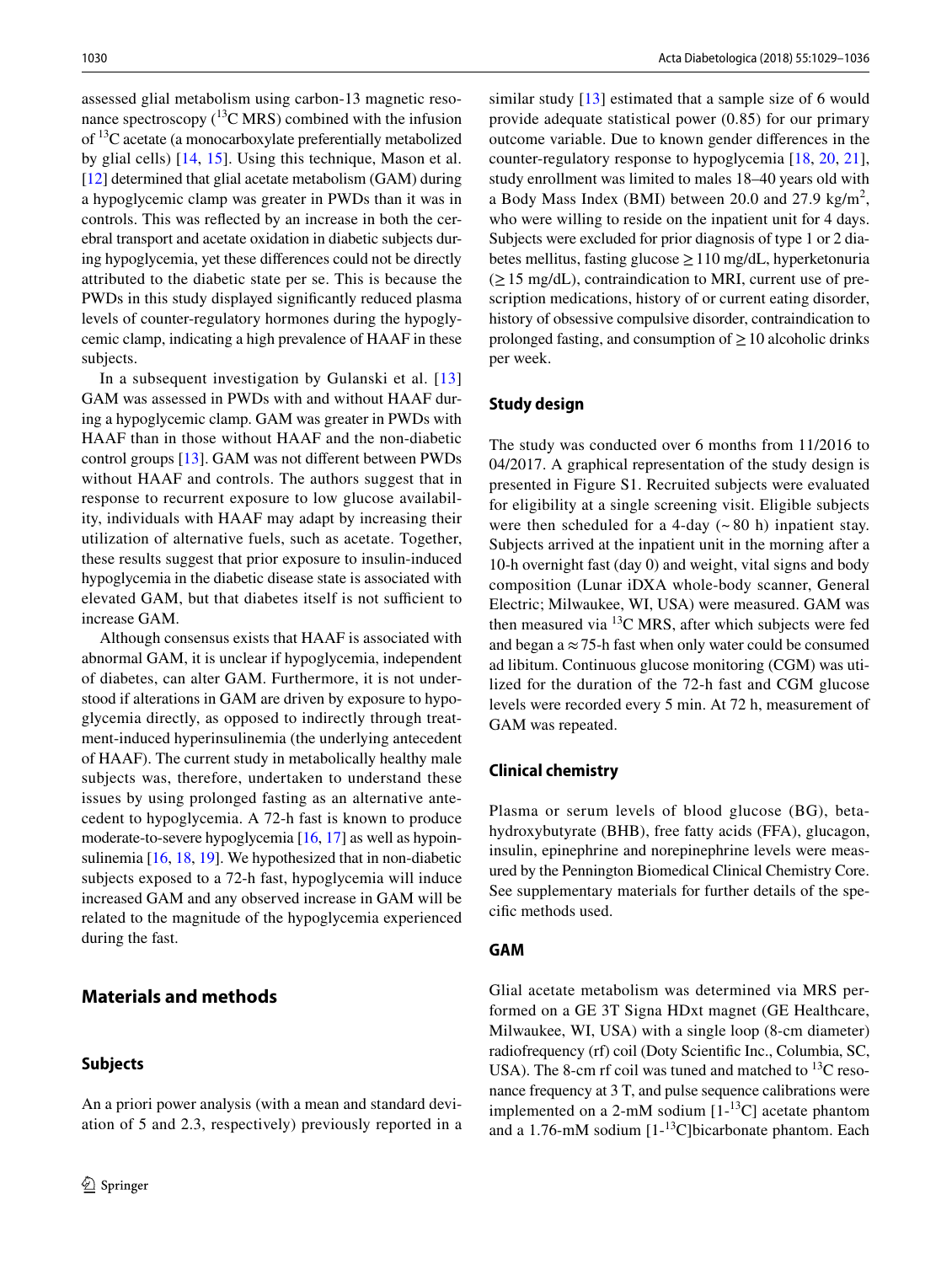participant was positioned in a <sup>1</sup>H-quadrature head coil with the  $^{13}$ C rf coil placed against the participant's cranium. Scout images were acquired to localize and identify occipital lobe of the brain. Specifically, a high-resolution T1-weighted sequence was used to acquire 5-mm-thick slices in the transverse plane. Higher order shimming routine was used to improve the linewidths of spectral resonances. Baseline MRS data was acquired prior to the start of infusion with a free induction decay (FID) chemical shift imaging [[22\]](#page-6-17) sequence by implementing the following parameters: timeto-repetition (TR) of 4 s, a flip angle of 75°, a spectral width of 2.2 kHz, 1024 sampling points, number of excitation (NEX) of 8, and 296 total number of scans. At the start of  $[1<sup>13</sup>C]$  acetate infusion, the total number of scans parameter was changed to 1808 to acquire a separate dynamic scan over a 2-h time course. For each participant, a 400 mM sodium  $[1 - {}^{13}C]$  acetate was infused at a rate of 6 mg/kg (body weight) for the first 5 min followed by 3 mg/kg (body weight) for 55 min. Venous blood samples were obtained at 10-min intervals during the  $^{13}$ C MRS procedures, starting 20 min prior to  $[1]$ -<sup>13</sup>C] acetate infusion, and were used for plasma  ${}^{12}C$  and  ${}^{13}C$  acetate determination via gas chromatography–mass spectrometry [(GC–MS); (see supplementary material for details of GC–MS methods)] Plasma fraction enrichment of  $^{13}$ C acetate was determined by dividing the plasma concentration of  ${}^{13}C$  acetate by total plasma acetate concentration  $\{[^{13}C \text{ acetate}]/([^{13}C \text{ acetate}] + [^{12}C \text{ acetate}])\}.$ 

All spectral data were post-processed in jMRUI version 5.2 [[23\]](#page-7-0) and quantitation of metabolite peaks was performed in the time domain with the AMARES (Advanced Method for Accurate, Robust, and Efficient Spectral fitting) algorithm [\[24](#page-7-1)]. FID data were apodized with 2 Hz, fast Fourier transformed, and manually phased (zero-order phase). Confirmed bicarbonate resonance peak data was transferred into Matlab (MathWorks, Natick, MA, USA), normalized with respect to the total sum and fitted to a mono-exponential equation as previously described by Bluml et al. [\[25](#page-7-2)] (see supplementary materials for details of equations).

#### **CGM**

A G4 Platinum CGM system (Dexcom, San Diego, CA, USA) was used per manufacturer's instructions to measure interstitial glucose. The sensor was calibrated every 12 h via capillary BG measurements by finger stick using a HemoCue B-glucose analyzer (HemoCue, Brea, CA, USA). After completing the fast, CGM data was exported to Microsoft Excel to determine the mean, maximum, and minimum BG, as well as percent time spent ≤70 mg/dL and frequency of hypoglycemic episodes. A hypoglycemic episode was defined as three or more consecutive CGM glucose readings  $\leq$  70 mg/ dL (Level 1) or  $\leq$  54 mg/dL (Level 2) [\[26\]](#page-7-3).

#### **Statistics**

Results are reported as mean $\pm$  SE. All statistical analyses were performed using SAS Version 9.4 (SAS Institute, Cary, NC, USA) via a linear mixed effect model for repeated measures. The mixed effect model allowed all subjects to be included in the analyses irrespective of missing MRS data (see "[GAM"](#page-1-0) for details) and models the correlation between the same subjects using a compound symmetric covariance matrix. Two sample *t* tests, based on estimates from the mixed model, were used to determine differences between day 0 and day 3 levels of plasma levels of metabolites and hormones, steady-state PE of  $^{13}$ C bicarbonate, and metabolic modeling parameters. Distributional assumptions of the residuals from these models were investigated using both visual inspection as well as Shapiro–Wilks tests. Pearson's correlation was used to determine the association between time  $\leq$  70 and steady-state PE of bicarbonate on days 0 and 3. For all statistical analyses,  $p$  values of  $\lt 0.05$  were considered statistically significant.

## **Results**

Baseline characteristics and demographics of the subjects are presented in Table [1.](#page-3-0) Subjects experienced a statistically significant weight loss  $(3.7 \pm 0.4\%)$  following the 72-h fast. All subjects had normoglycemia ( $85.1 \pm 2.8$  mg/dL) on day 0 (following a 12-h fast). Blood glucose levels were significantly reduced on day 3 (following the 72-h fast), exhibiting a 16% decrease relative to values obtained on day 0. Serum concentrations of FFA, glucagon, and epinephrine were significantly increased on day 3 (Table [2\)](#page-3-1). Serum norepinephrine and acetate levels, however, were not changed (Table [2](#page-3-1)). There was no evidence of hyperinsulinemia on day 0 and insulin significantly decreased in response to the 72-h fast with concentrations below the level of detection (2.0  $\mu$ U/mL) for 5/6 subjects. Similarly, there was no evidence of ketosis on day 0; however, the 72-h fast significantly increased BHB measured in serum and urine (Table [2\)](#page-3-1).

 $[1<sup>13</sup>C]$  acetate infusion produced a rapid increase in the plasma fractional enrichment of  $[1-13C]$  acetate within 10 min. Mean plasma fractional enrichment of  $[1-13]$  acetate did not differ between day 0 and day 3 (70.32 $\pm$ 0.02 and 69.26 $\pm$ 0.02%, respectively;  $p=0.61$ ), nor did plasma levels of  $[1 - {}^{13}C]$  acetate (data not shown). Prior to the infusion of  $[1 - {}^{13}C]$  acetate, no spectral peaks associated with acetate metabolism were detected (Figure S2, panel A). With the onset of the  $[1 - {}^{13}C]$  acetate infusion, a rapid increase in the cerebral PE of  $^{13}$ C bicarbonate was observed (Fig. [1a](#page-3-2)). This enhancement reflects the glial oxidation of our infusate via the TCA cycle. Additional peaks associated with  $[1-13C]$ acetate oxidation by glial cells, including  $[1 - {}^{13}C]$  glutamine,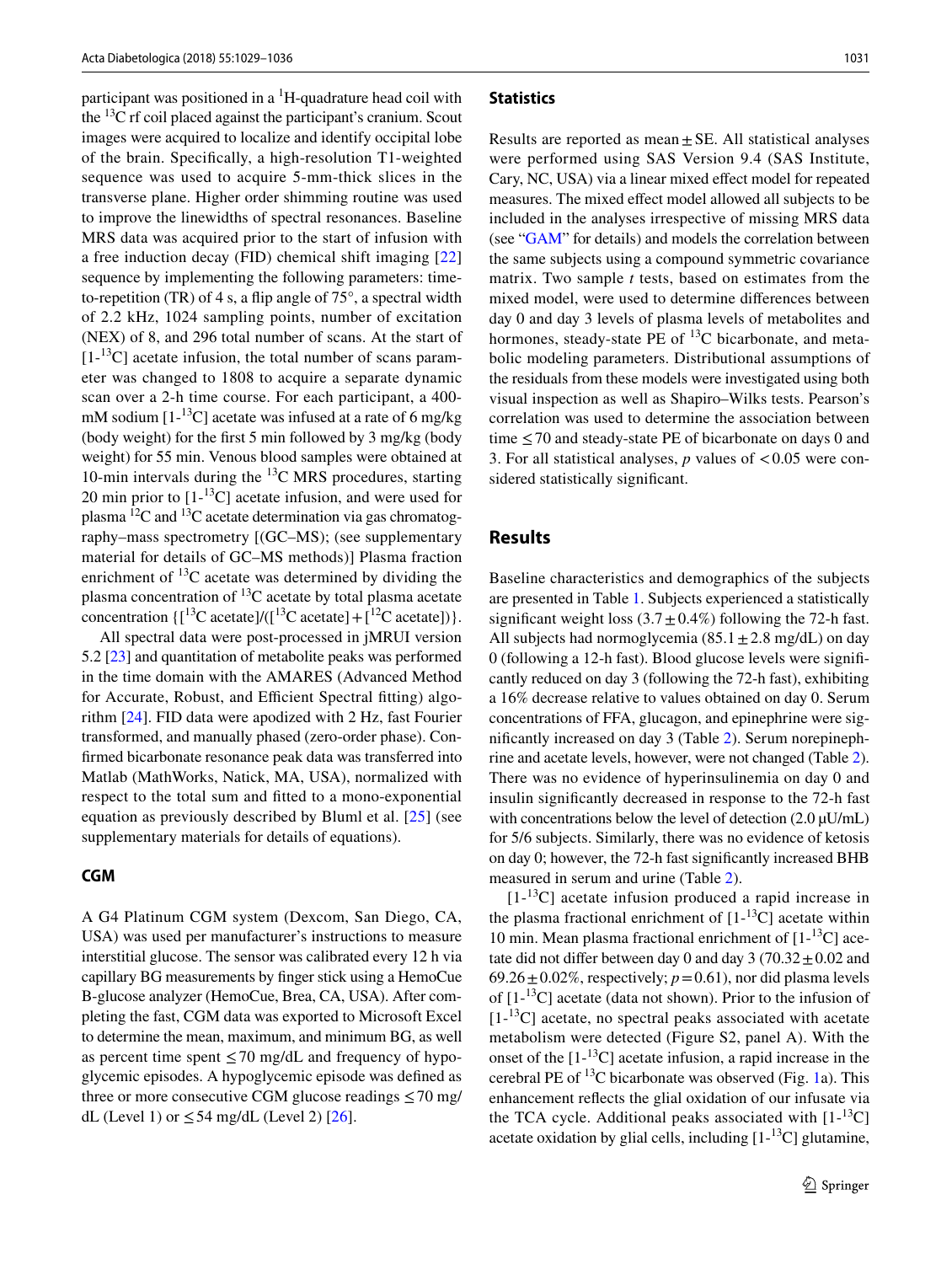<span id="page-3-0"></span>

|  |  |  |  | <b>Table 1</b> Subjects demographics and characteristics |
|--|--|--|--|----------------------------------------------------------|
|--|--|--|--|----------------------------------------------------------|

|                                        | Subjects       |
|----------------------------------------|----------------|
| <b>Sex</b>                             |                |
| Male, $n(\%)$                          | 6(100)         |
| Race                                   |                |
| Black or African–American $n, (\%)$    | 3(50)          |
| White $n, (\%)$                        | 3(50)          |
| Age                                    | $28.7 \pm 1.0$ |
| Weight (kg)                            | $76.1 + 5.6$   |
| BMI (at screening)                     | $23.5 + 1.1$   |
| Fasting glucose (mg/dL)                | $84.8 + 3.7$   |
| Body fat by iDXA, %                    | $17.6 + 3.0$   |
| Weight loss after the 72-h fast $(\%)$ | $3.7 \pm 0.4$  |

Data are  $n$  (%) or mean  $\pm$  SE; BMI was calculated based on screening anthropometrics; weight and body fat reflect day 0 measurements *SE* standard error, *BMI* Body Mass Index

<span id="page-3-1"></span>**Table 2** Levels of metabolites and hormones on day 0 and day 3, following a 12-h fast and 72-h fast, respectively

|                                        | Day 0<br>12-h fast | Day 3<br>72-h fast | <i>p</i> value |
|----------------------------------------|--------------------|--------------------|----------------|
| Glucose, mg/dL                         | $85.1 \pm 2.8$     | $71 + 2.0*$        | 0.005          |
| Free fatty acid, mmol/L                | $0.6 + 0.1$        | $1.1 \pm 0.2*$     | 0.015          |
| Serum β-hydroxybutyrate, mmol/L        | $0.1 + 0.0$        | $2.3 + 0.5*$       | 0.008          |
| Urine $\beta$ -hydroxybutyrate, mmol/L |                    | $20 + 13$          |                |
| Glucagon, pg/mL                        | $56 + 5.2$         | $88 + 7.0*$        | 0.012          |
| Insulin, $\mu U/mL$                    | $3.1 \pm 1.0$      |                    |                |
| Epinephrine, ng/mL                     | $50 + 6.7$         | $72 + 4.8*$        | 0.041          |
| Norepinephrine, ng/mL                  | $380 \pm 63$       | $540 \pm 110$      | 0.108          |
| Acetate $(12-C)$ , $\mu$ mol/L         | $152 \pm 6.1$      | $167 + 20$         | 0.106          |

Data are mean $\pm$ SE. Data omitted when values were below minimal detection limits of the assay

*SE* standard error

\*Significant difference between 12- and 72-h values as determined by paired *t* tests, *p* value  $< 0.05$ 

 $[5^{-13}C]$  glutamine,  $[1^{-13}C]$  glutamate, and  $[5^{-13}C]$  glutamate, were also observed in our spectra (Figures S2B and S2C). Total PE of 13C bicarbonate approached steady-state within 60–70 min (Fig. [1a](#page-3-2)) and persisted in our spectra following the offset of the  $[1 - {}^{13}C]$  acetate infusion (Figures S2B and S2C). Figure [1](#page-3-2)b displays the average curve-fit for all days 0 and 3 scans, respectively, at approximately 15-min intervals. A clear increase in the PE of  $^{13}$ C bicarbonate is shown in the average day 3 curve-fit relative to day 0, with a statistically significant increase in PE of bicarbonate on day 3 versus day 0 curve fits  $(p < 0.0001)$ . The curve-fitting procedure also yielded the cerebral metabolic rate constants  $CMR_{ACE}$ ,  $V_{TCA}$ ,  $V_{ACE}$ , and  $CO<sub>2</sub>$  from Eq. (2) as described in supplimentary materials. There were no significant differences in



<span id="page-3-2"></span>**Fig. 1** Glial acetate metabolism (GAM) is increased following a 72-h fast. GAM was measured via carbon 13 magnetic resonance spectroscopy during [1-13C] acetate infusion. **a** Time course of the percent enhancement (PE) of  $^{13}$ C bicarbonate (HCO<sub>3</sub>; the primary metabolite of  $[1^{-13}C]$  acetate oxidation) following the start of infusion in a representative subject after 12 h of fasting (day 0) and 72 h of fasting (day 3). The solid line represents the best fit of a mono-exponential function modeling GAM. **b** Comparison of the average best fit across subjects via a linear mixed effects model demonstrates a clear increase from day 0 to 3 ( $p < 0.0001$ ). **c** Average steady-state PE of HCO<sub>3</sub> was increased on day 3 relative to day  $0 (p=0.0053)$ . Furthermore, the PE of HCO3 was increased on day 3 relative to day 0 in all subjects who completed both scans (symbols with connecting lines)

the average values of these rate constants for day 0 versus day 3 (Table S1). Mean steady-state PE of  $^{13}$ C bicarbonate measured from 64 to 96 min following the initiation of the  $[1<sup>13</sup>C]$  acetate infusion also increased on day 3 relative to day 0 (61.9 $\pm$ 1.7 versus 53.5 $\pm$ 3.7; *p* = 0.005). The day 0 values of PE of bicarbonate displayed increased inter-subject variability relative to day 3 values. Day 0 values ranged from 40.6 to 61.4%, while day 3 values ranged from 57.9 to 66.0% (Fig. [1c](#page-3-2)). Furthermore, in the 4 subjects with complete data on day 0 and day 3, PE of  $^{13}$ C bicarbonate was increased on day 3 relative to day 0 (filled circles with connecting lines in Fig. [1c](#page-3-2)). Altogether, these data reflect an increase in the rate of glial metabolism of  $[1 - {}^{13}C]$  acetate on day 3 relative to day 0.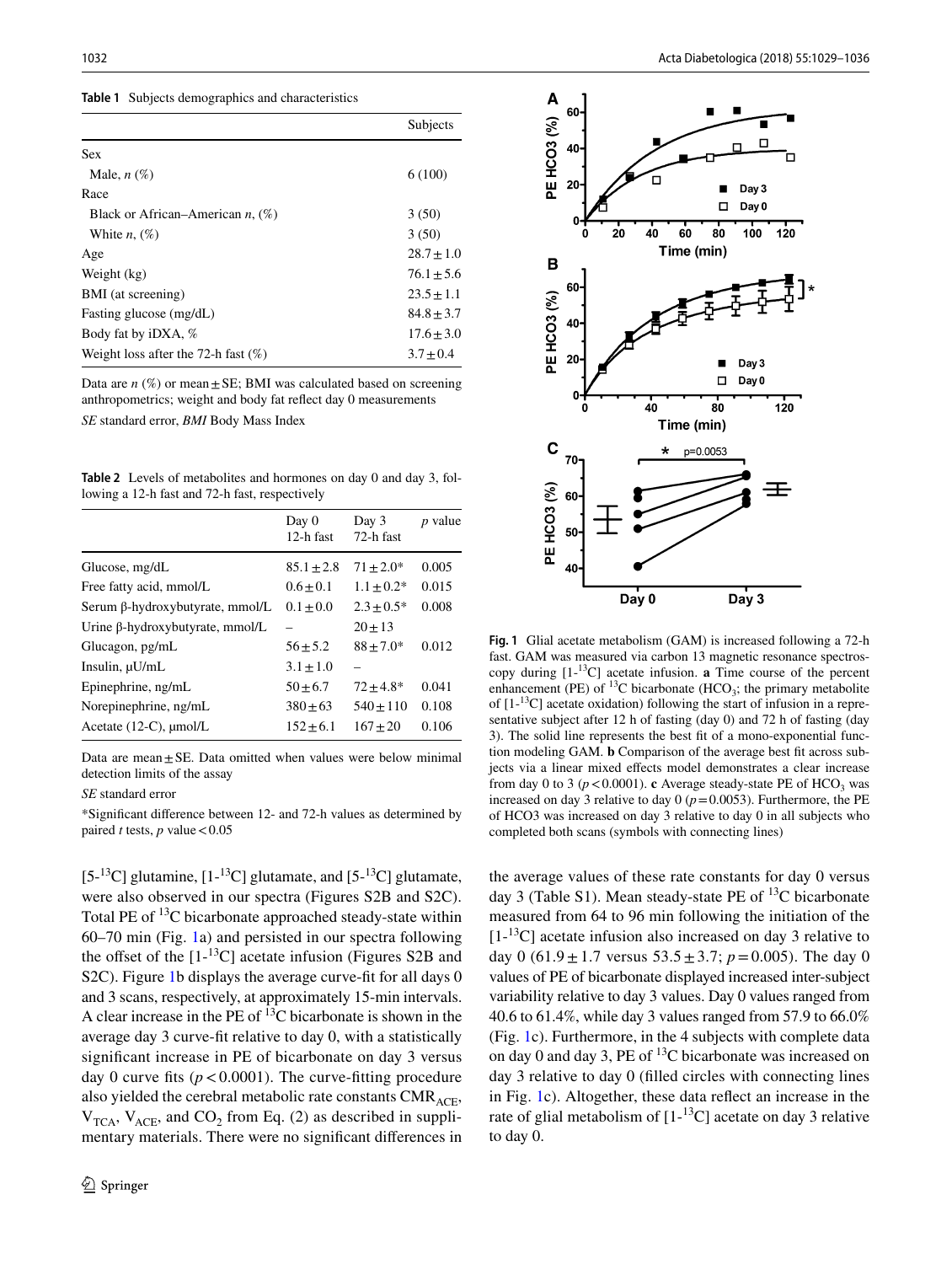CGM glucose values were not significantly different from BG values measured at identical time points  $(p=0.1835;$ data not shown). CGM glucose levels dropped well below 80 mg/dL during the first 24 h of the fast. On day 2, glucose levels rebounded to approximately 90 mg/dL before falling again toward hypoglycemic levels (<70 mg/dL) during the last 24 h (Fig. [2](#page-4-0), top panel). The subjects' mean CGM glucose level during the 72-h fast was well within the normal range (70–150 mg/dL). However, the mean minimum CGM reading was below 70 mg/dL (Table [3\)](#page-4-1), and the subjects experienced considerable time below 70 mg/dL (Fig. [2\)](#page-4-0). The number of subjects who experienced at least one episode of Level 1 hypoglycemia was five (83.3%), four (60%), and five (83.3%) during the first, second, and third days of fasting, respectively. The number of subjects who experienced at least one episode of Level 2 hypoglycemia was two  $(33.3\%)$ , zero  $(0\%)$ , and one  $(16.7\%)$  during the first, second, and third days of fasting, respectively. The percent time spent in the hypoglycemic state  $\left($  < 70 mg/dL) was positively associated with the PE of bicarbonate measured on day 0 (Pearson's  $r^2 = 0.96$ ,  $p = 0.004$ ; Fig. [3](#page-5-0)a). Furthermore, an increased exposure to hypoglycemia was positively associated with increased GAM at the end of the 72-h fast (Pearson's *r* 2=0.94, *p*=0.007; Fig. [3b](#page-5-0)).

<span id="page-4-1"></span>**Table 3** Continuous glucose monitoring parameters during the 72-h fast

| Mean blood glucose, mg/dL                      | $84 + 4.3$  |
|------------------------------------------------|-------------|
| Maximum, mg/dL                                 | $118 + 7.5$ |
| Minimum, mg/dL                                 | $51 + 5.7$  |
| Time at $\langle 70 \text{ mg/dL}, \% \rangle$ | $18 + 5.8$  |
| Time at $<$ 54 mg/dL, %                        | $3.5 + 1.8$ |

Data are mean  $\pm$  SE or %

*SE* standard error

## **Discussion**

Alterations in GAM are associated with a variety of clinical conditions in humans [\[27\]](#page-7-4) including abnormal hypoglycemic counter-regulation [[12,](#page-6-7) [13\]](#page-6-8). In this study, we used <sup>13</sup>C MRS in non-diabetic subjects to assess whether GAM increased following a 72-h fast (a natural initiator of hypoglycemia). The major findings of this study were: (1) a 72-h fast in metabolically healthy men increases GAM, (2) increased exposure to hypoglycemia during the fast is associated with larger increases in GAM, and (3) increased GAM measured prior to the 72-h fast is correlated with increased susceptibility to hypoglycemia during the fast. The first two findings support our original hypothesis, while the third finding



<span id="page-4-0"></span>**Fig. 2** Continuous glucose monitoring (CGM) demonstrates that 72 h of fasting leads to frequent bouts of hypoglycemia. CGM was used to monitor blood glucose levels at 5-min intervals throughout a 72-h fast. The mean blood glucose for all six subjects is plotted in the top panel. The gray shading represents the 95% confidence limit and the dotted line represents the clinical threshold for Level 1 hypoglycemia,

70 mg/dL. The lower panel represents the percent of subjects which experienced a hypoglycemic episode during each hour of the 72-h fast. A subject was determined to have had a hypoglycemic episode during a given hour of the fast if a CGM reading of  $\leq$  70 mg/dL was maintained for three consecutive CGM readings (15 min)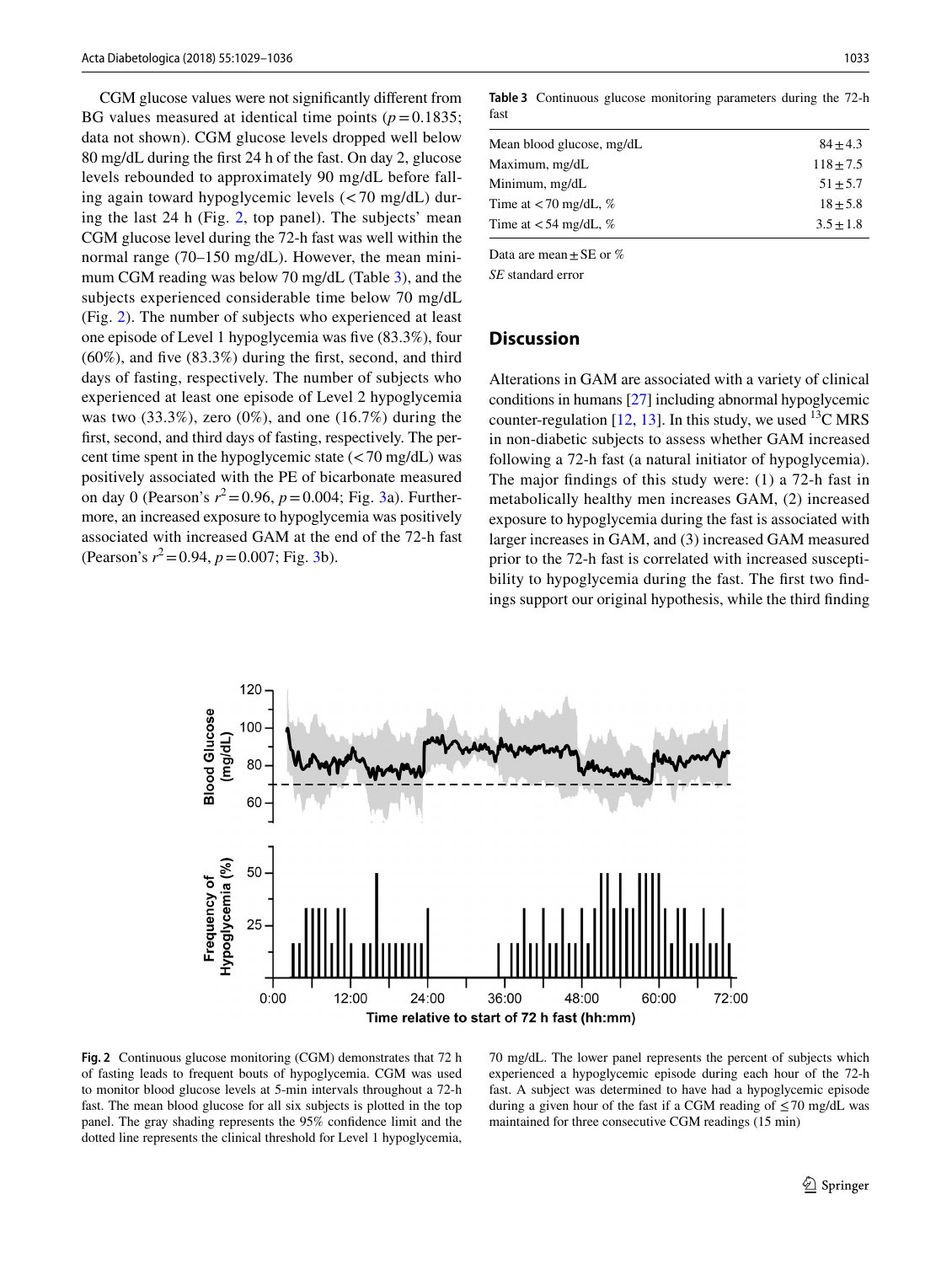

<span id="page-5-0"></span>**Fig. 3** Individual differences in glial acetate metabolism (GAM) are related to the duration of hypoglycemia experienced during a 72-h fast. GAM, as measured by the percent enhancement of  $^{13}C$  bicarbonate (PE of  $HCO<sub>3</sub>$ ) following an acetate infusion, is both predictive of and responsive to subsequent fasting-induced hypoglycemia. **a** Relationship between glia acetate metabolism measured just prior to 72 h of fasting (day 0) and the subsequent exposure to hypoglycemia during the fast (percent time≤70 mg/dL). A correlation analysis between these two variables demonstrated a robust positive relationship between GAM and the duration of hypoglycemia experienced during fasting (Pearson's  $r^2 = 0.96$ ,  $p = 0.004$ ). **b** GAM measured following a 72-h fast (day 3) increase in a dose-dependent manner based on the magnitude of exposure to hypoglycemia during the fast (Pearson's *r* 2=0.94, *p*=0.007)

was unexpected and suggests that  $^{13}$ C MRS is a promising marker for hypoglycemia risk.

Hypoglycemia is a major complication of type 1 and 2 diabetes. Recurrent exposure to insulin-induced hypoglycemia can lead to the development of HAAF (a lifethreatening metabolic disorder associated with blunted hypoglycemic counter-regulation). Previous studies demonstrated that HAAF is associated with increased GAM in PWDs during acute hypoglycemia [[12](#page-6-7), [13\]](#page-6-8). Our results advance these finding by demonstrating that exposure to hypoglycemia alone (independent of diabetes or exposure to hyperinsulinemia) is sufficient to increase glial metabolism. Furthermore, using continuous glucose monitoring to document the magnitude of hypoglycemic exposure, we demonstrated for the first time that exposure to hypoglycemia leads to a dose-dependent increase in GAM.

Our observation that GAM may determine susceptibility to fasting-induced hypoglycemia is also noteworthy in light of previous work. Gulanski et al. [\[13\]](#page-6-8) showed that during a hypoglycemic clamp, GAM in both PWDs and non-diabetic subjects was inversely related to their neuroendocrine responses to the clamp. Thus, subjects with increased GAM displayed reduced hypoglycemic counterregulation, thereby demonstrating increased susceptibility to hypoglycemia. In addition, our finding regarding to the metabolic rate constants associated cerebral acetate metabolism (Table S1) are consistent with those of Gulanski et al. [\[13\]](#page-6-8), with the exception that Gulanski et al. [[13](#page-6-8)] did observe a 50% increase in  $CMR_{ACE}$ . Altogether, our findings along with those of Gulanski et al. [[13](#page-6-8)] suggest that increased GAM is a predictor of increased susceptibility to hypoglycemia independent of disease state, acute glycemic condition (hypoglycemic versus euglycemic), and the cause of the hypoglycemia (fasting or hyperinsulinemia). These data suggest that further investigations into the relationship between GAM and HAAF may provide key mechanistic and diagnostic insights which could lead to better treatment outcomes for PWD.

The clinical management of HAAF is severely hampered by the lack of non-invasive, objective biomarkers useful for definitive diagnosis and for ascertaining the severity of HAAF in PWD. Although our study was not performed in PWDs, our results are applicable, since the physiological response to fasting-induced hypoglycemia is identical to that of insulin-induced hypoglycemia [[28](#page-7-5)], and exposure to fasting-induced hypoglycemia produces HAAF-like symptoms in humans [[29](#page-7-6), [30\]](#page-7-7). Our observation that GAM during euglycemia may predict subsequent susceptibility to hypoglycemia raises the possibility for targeted assessment of GAM to assess hypoglycemic risk in PWD.

Several limitations of our study are worth noting. Our study was adequately powered to detect our primary endpoint, change in PE of bicarbonate. Yet, the robustness of correlations between the PE of bicarbonate and hypoglycemia, as well as our CGM dataset, would be strengthened by an increased sample size. Although CGM is commonly used to clinically monitor hypoglycemia, CGM glucose levels are not as accurate as blood glucose measurements. This limitation was offset somewhat by our choice of the Dexcom G4 device, which has been shown to be significantly more accurate than comparable devices [[31\]](#page-7-8). In addition, our use of  $[1^{-13}C]$  acetate instead  $[2^{-13}C]$  acetate precluded determination of brain 13C acetate concentrations due to the close spectral proximity of  $1^{-13}$ C acetate and  $5^{-13}$ C glutamine, a downstream metabolite of  $1$ -<sup>13</sup>C acetate oxidation (Figure S2B).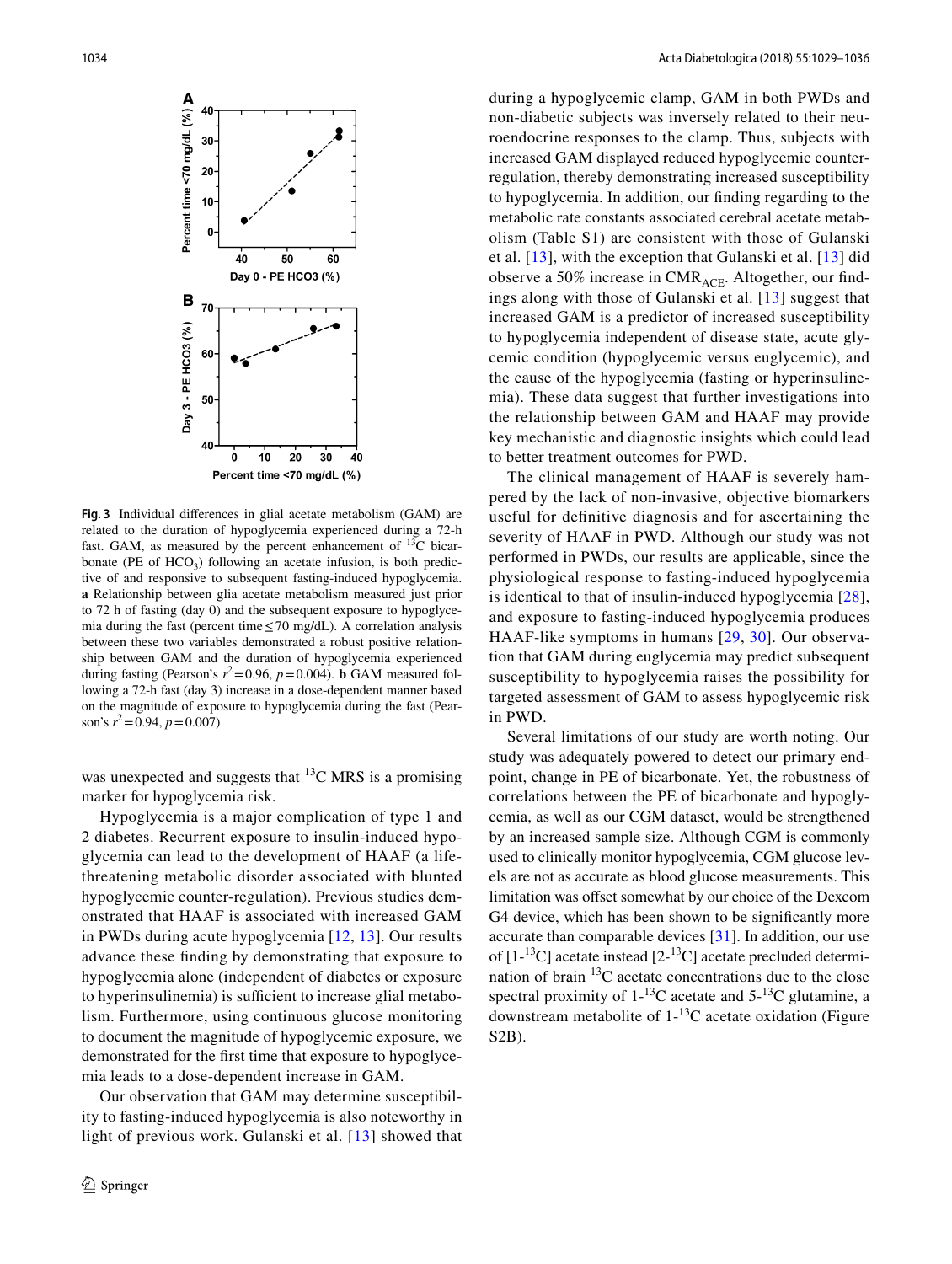## **Conclusion**

Using a unique natural paradigm to induce hypoglycemia in healthy men, and a sophisticated  $^{13}$ C MRS protocol, our study significantly advances the scope and importance of the relationship between GAM and hypoglycemia. Increases in GAM are directly proportional to the extent of hypoglycemia exposure, in a dose-dependent manner, and higher levels of GAM under euglycemic conditions are associated with susceptibility to hypoglycemia. These two findings are very important clinically, i.e., GAM is possibly a novel biomarker of hypoglycemic risk and its measurement by  $^{13}$ C MRS has the potential to provide a much-needed diagnostic tool for the detection and treatment of HAAF.

**Acknowledgements** This work was supported in part by 1 U54 GM104940 from the National Institute of General Medical Sciences of the National Institutes of Health, which funds the Louisiana Clinical and Translational Science Center and P30 DK072476, the Louisiana Nutrition Obesity Research Center. This work was also supported by the Pennington Biomedical Research Foundation. The content is solely the responsibility of the authors and does not necessarily represent the official views of the National Institutes of Health. The authors would like to thank the staff of the PBRC Inpatient and Outpatient clinics for their invaluable support of this study, as well as Dr. Robbie Beyl for providing statistical analyses and consultation.

#### **Compliance with ethical standards**

**Conflict of interest** The authors have stated explicitly that there are no conflicts of interest in connection with this article.

**Ethical standard statement** All study procedures and literature were approved by the Institutional Review Board at Pennington Biomedical Research Center (PBRC). All subjects provided informed consent prior to enrollment in the study (NCT02690168). All study procedures and measurements, except plasma acetate assays (conducted at the University of Tennessee, Knoxville, TN, USA), were performed at PBRC, Baton Rouge, LA, USA.

**Informed consent** Informed consent was obtained from all individual participants in the study.

**Open Access** This article is distributed under the terms of the Creative Commons Attribution 4.0 International License [\(http://creativeco](http://creativecommons.org/licenses/by/4.0/) [mmons.org/licenses/by/4.0/](http://creativecommons.org/licenses/by/4.0/)), which permits unrestricted use, distribution, and reproduction in any medium, provided you give appropriate credit to the original author(s) and the source, provide a link to the Creative Commons license, and indicate if changes were made.

## **References**

<span id="page-6-0"></span>1. Ritter S (2017) Monitoring and maintenance of brain glucose supply: importance of hindbrain catecholamine neurons in this multifaceted task. In: harris rbs (ed) appetite and food intake: central control, 2nd edn. CRC Press/Taylor & Francis, Boca Raton, pp 177–204

- <span id="page-6-1"></span>2. Cryer PE (2013) Mechanisms of hypoglycemia-associated autonomic failure in diabetes. N Engl J Med 369:362–372
- <span id="page-6-2"></span>3. Cryer PE (2008) The barrier of hypoglycemia in diabetes. Diabetes 57:3169–3176
- <span id="page-6-3"></span>4. Segel SA, Paramore DS, Cryer PE (2002) Hypoglycemia-associated autonomic failure in advanced type 2 diabetes. Diabetes 51:724–733
- <span id="page-6-4"></span>5. Miller DW, Cookson MR, Dickson DW (2004) Glial cell inclusions and the pathogenesis of neurodegenerative diseases. Neuron Glia Biol 1:13–21
- <span id="page-6-5"></span>6. Sanders NM, Dunn-Meynell AA et al (2004) Third ventricular alloxan reversibly impairs glucose counterregulatory responses. Diabetes 53:1230–1236
- 7. Marty N, Dallaporta M, Foretz M et al (2005) Regulation of glucagon secretion by glucose transporter type 2 (glut2) and astrocytedependent glucose sensors. J Clin Investig 115:3545–3553
- 8. Hermann GE, Viard E, Rogers RC (2014) Hindbrain glucoprivation effects on gastric vagal reflex circuits and gastric motility in the rat are suppressed by the astrocyte inhibitor fluorocitrate. J Neurosci 34:10488–10496
- 9. McDougal DH, Viard E, Hermann GE et al (2013) Astrocytes in the hindbrain detect glucoprivation and regulate gastric motility. Auton Neurosci 175:61–69
- 10. Rogers RC, Ritter S, Hermann GE (2016) Hindbrain cytoglucopenia-induced increases in systemic blood glucose levels by 2-deoxyglucose depend on intact astrocytes and adenosine release. Am J Physiol Regul Integr Comp Physiol 310:R1102–R1108
- <span id="page-6-6"></span>11. Rogers RC, McDougal DH, Hermann GE (2017) Hindbrain astrocyte glucodetectors and counterregulation. In: Harris RBS (ed) Appetite and food intake: central control, 2nd edn. CRC Press/ Taylor & Francis, Boca Raton, pp 205–228
- <span id="page-6-7"></span>12. Mason GF, Petersen KF, Lebon V et al (2006) Increased brain monocarboxylic acid transport and utilization in type 1 diabetes. Diabetes 55:929–934
- <span id="page-6-8"></span>13. Gulanski BI, De Feyter HM, Page KA et al (2013) Increased brain transport and metabolism of acetate in hypoglycemia unawareness. J Clin Endocrinol Metab 98:3811–3820
- <span id="page-6-9"></span>14. Deelchand DK, Shestov AA, Koski DM et al (2009) Acetate transport and utilization in the rat brain. J Neurochem 109(Suppl 1):46–54
- <span id="page-6-10"></span>15. Fonnum F, Johnsen A, Hassel B (1997) Use of fluorocitrate and fluoroacetate in the study of brain metabolism. Glia 21:106–113
- <span id="page-6-11"></span>16. Bak AM, Møller AB, Vendelbo MH et al (2016) Differential regulation of lipid and protein metabolism in obese vs. lean subjects before and after a 72-h fast. Am J Physiol Endocrinol Metab 311:E224–E235
- <span id="page-6-12"></span>17. Ding XQ, Maudsley AA, Schweiger U et al (2017) Effects of a 72 hours fasting on brain metabolism in healthy women studied in vivo with magnetic resonance spectroscopic imaging. J Cereb Blood Flow Metab 38:469–478 **(271678X17697721)**
- <span id="page-6-13"></span>18. Hojlund K, Wildner-Christensen M, Eshoj O et al (2001) Reference intervals for glucose, beta-cell polypeptides, and counterregulatory factors during prolonged fasting. Am J Physiol Endocrinol Metab 280:E50–E58
- <span id="page-6-14"></span>19. Vella A, Service FJ, O'Brien PC (2003) Glucose counterregulatory hormones in the 72-hour fast. Endocr Pract 9:115–118
- <span id="page-6-15"></span>20. Diamond MP, Jones T, Caprio S et al (1993) Gender influences counterregulatory hormone responses to hypoglycemia. Metab Clin Exp 42:1568–1572
- <span id="page-6-16"></span>21. Amiel SA, Maran A, Powrie JK et al (1993) Gender differences in counterregulation to hypoglycaemia. Diabetologia 36:460–464
- <span id="page-6-17"></span>22. Skamarauskas JT, Oakley F, Smith FE et al (2014) Noninvasive in vivo magnetic resonance measures of glutathione synthesis in